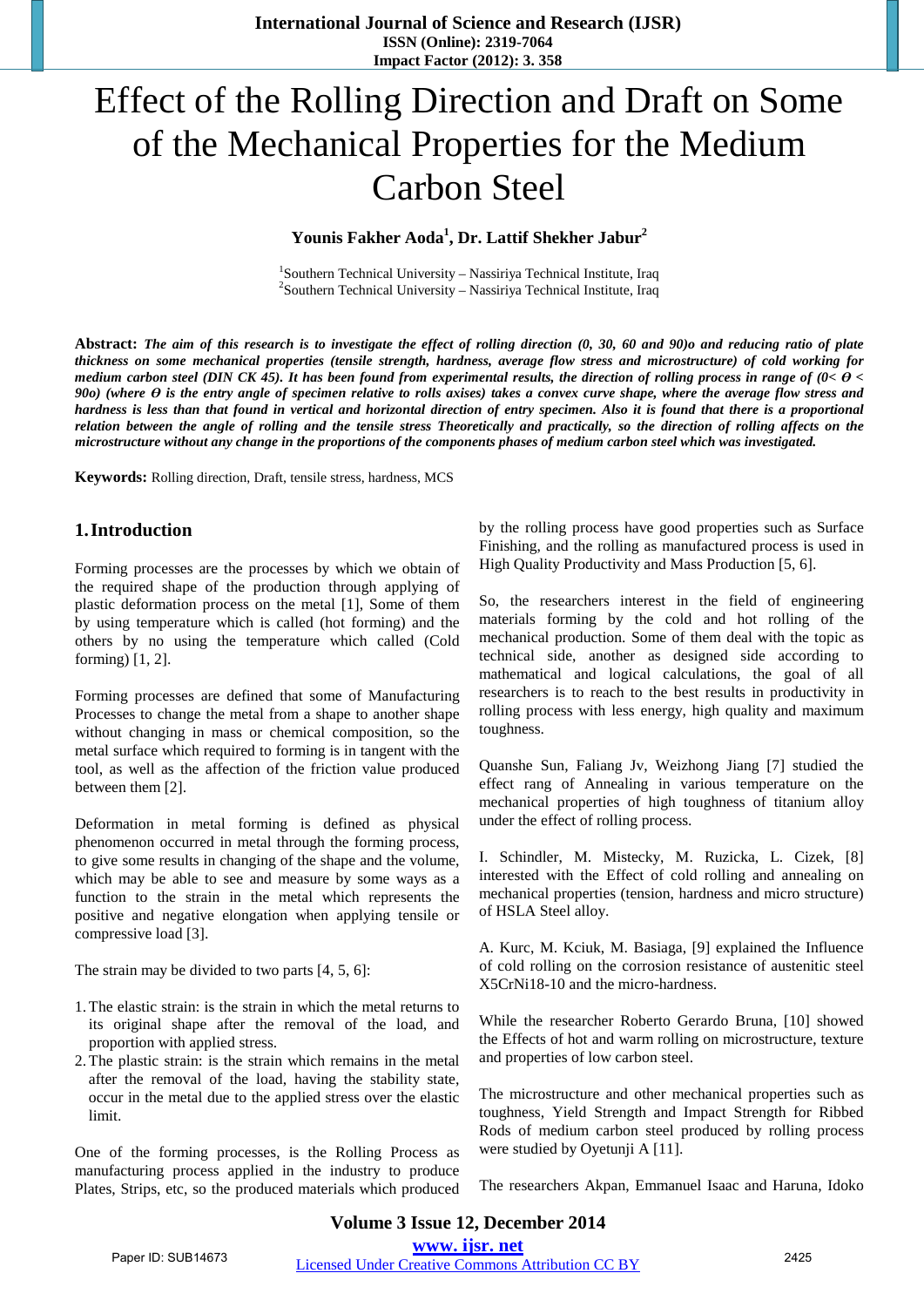Andrew, [12] reviewed the Structural Evolution and Properties of Hot Rolled Steel Alloys as well as the tension and the hardness.

While Defa Li, et al, [13] presented a model of the effect of cooling process after rolling on microstructure and property of Nb -Ti micro-alloyed low-carbon bainite steel.

Through this quick overview of the range of researches and studies, mentioned above and other studies not mentioned in this paper, where all focused on forming process using the method of the cold and hot rolling to predict the mechanical properties such as the strength of tensile, compression, hardness and the transformation of the microstructure of the sets of alloy steels, Researchers have obtained the results that will improve and develop the plastic forming processes using a rolling operating.

With following the scientific research methodology in the field of plastic deformation and the use of the rolling process, current paper has focused on the study of the effect of the direction of rolling and the reduction ratio of metal thickness on some mechanical properties (such as tensile strength, hardness, average flow stress and microstructure) for medium carbon steel (DIN CK 45) using the process of cold rolling as one of the plastic deformation for ferrous metals operations, the fact that this type of metal is used in many applications, including devices and mechanisms of transfer of power and large hammers and parts of vehicles and other using, since the previous researchers did not address in this field to the direction of rolling factor, as the medium carbon steel (DIN CK 45) did not use it as a model in the research.

# **2.Theoretical Side**

The cold forming process is one of manufacturing operations, in which the metals formed in room temperature, or nearby it, generally, it is possible to form the metals in cold working by using a temperature high than room temperature, since the separated boundary between the cold and the hot forming is represent by the recrystallization temperature that will be higher than room temperature for most materials,

The cold forming will characterize by a some features that qualify it to compete with the other of the formation processes: [2, 3]

- 1.The cold forming causes an increasing of the mechanical properties such as hardness and tensile strength, beside decreasing of other features like ductility.
- 2.The formed productions by using cold forming are characterized with fine surface finishing and external appearance.
- 3. Possible to precisely control on the dimensions and measuring of the productions that made by using the cold forming, so the cold forming will use as final stage to form the hot forming production.

Although that, the cold forming has determinants which may be in the consideration when using in the forming operations: [5]

- 1.The required high energy is the major disadvantages of cold forming, including requiring the use of equipment and devices made of metal materials, with high efficiency and resistance.
- 2.The amount of forming that can be done under a force or constant stress in the cold forming may be less than hot forming under the effect of the same stress, in addition to the ductility of the productions after cold forming operation.

The operations that request a tension of the metal through the die is often consider as cold forming operations, the types of cold forming such as rolling, drawing, extrusion, deep drawing and forging [3, 4, 5].

Rolling is a deformation process in which the thickness of the work is reduced by compressive forces exerted by two opposing rolls. The rolls rotate as illustrated in Figure (1) to pull and simultaneously squeeze the work between them. The basic process shown in our figure is flat rolling, used to reduce the thickness of a rectangular cross section. A closely related process is shape rolling, in which a square cross section is formed into a shape such as beam. [3]

Flat rolling involves the rolling of slabs, metal strips, rods, Pulleys, sheets, and plates—work parts of rectangular cross section in which the width is greater than the thickness. In flat rolling, the work is squeezed between two rolls so that its thickness is reduced by an amount called the draft, Fig (1) shows the cold flat rolling operation with the principle dimensions for the contact surface between the rolls and the metal.



**Figure 1:** Flat cold rolling [5]

Flat rolling is illustrated in Figures (1) It involves the rolling of slabs, strips ,sheets, and plates—workparts of rectangular cross section in which the width is greater than the thickness. In flat rolling, the work is squeezed between two rolls so that its thickness is reduced by an amount called the (draft) in  $(mm units)$  [5]:

$$
d = t_o - t_f \tag{1}
$$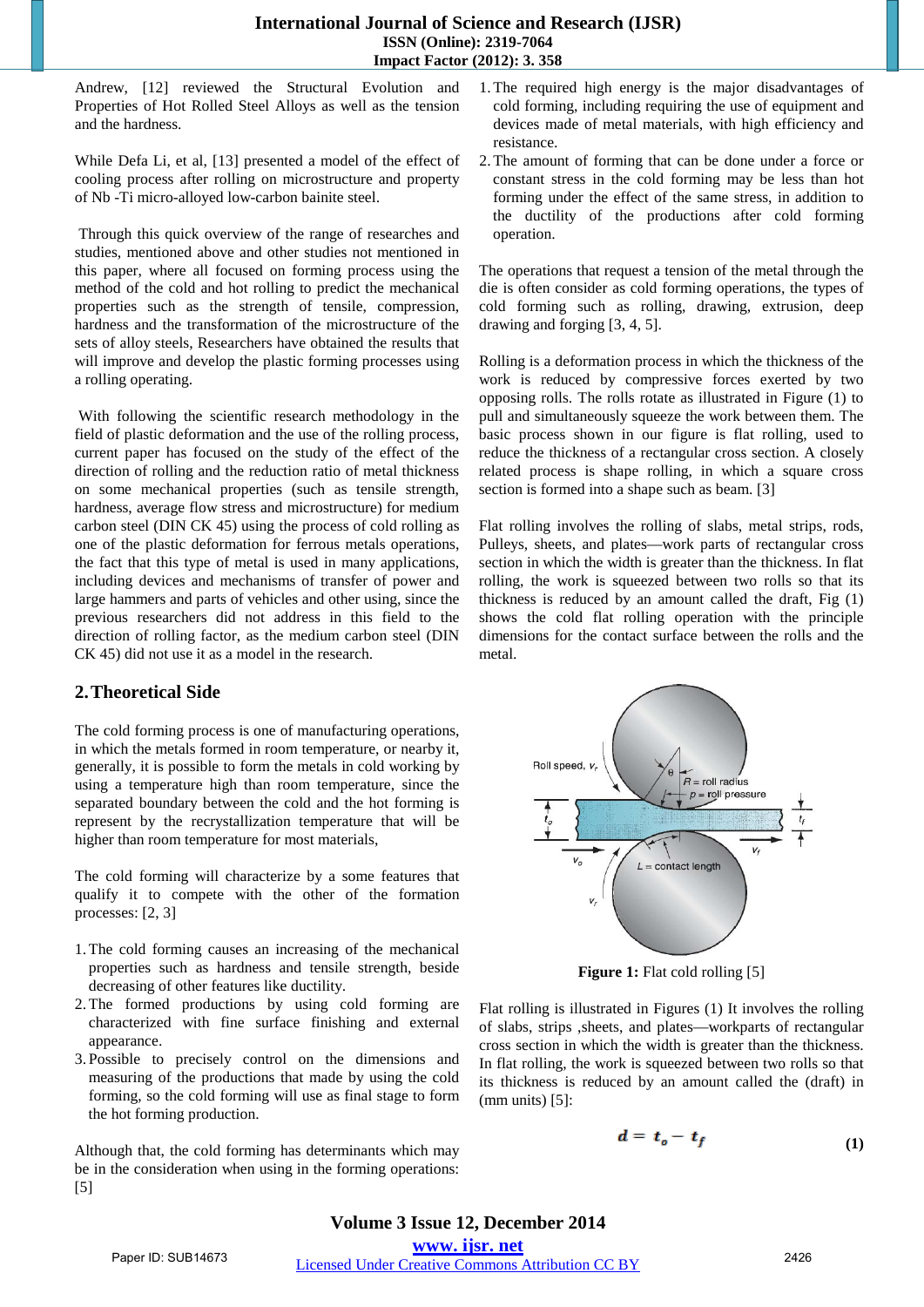Where:

 $d = \text{draff (mm)}$ , to = starting thickness, mm, and tf = final thickness, mm, Draft is sometimes expressed as a fraction of the starting stock thickness, called the (reduction).

$$
r = \frac{d}{t_o} \tag{2}
$$

In addition to thickness reduction, rolling usually increases work width. This is called (spreading), and it tends to be most pronounced with low width-to-thickness ratios and low coefficients of friction. Conservation of matter is preserved, so the volume of metal exiting the rolls equals the volume entering [5, 6]:

$$
t_0. w_o. L_o = t_f. w_f. L_f \tag{3}
$$

Where (wo) and (wf) are the before and after work widths, (mm); and (Lo) and (Lf) are the before and after work lengths, (mm)

The true strain  $(\epsilon)$  experienced by the work in rolling is based on before and after stock thicknesses. In equation form, [3, 4, 5, 6]

$$
\epsilon = \ln \left( \frac{t_o}{t_f} \right) \tag{4}
$$

The true strain can be used to determine the average flow stress ( $\overline{Y}_f$ ) applied to the work material in flat rolling. [4, 5]

$$
\overline{Y} = \frac{K \cdot \epsilon^n}{1 + n} \dots \dots \dots \dots \dots \dots \quad (5)
$$

K: strength coefficient  $= (1200 \text{ MPa})$ n : strain hardening exponent) =  $0.40($ 

The average flow stress is used to compute estimates of force and power in rolling.

The values of the factors  $(K)$  and  $(n)$  in equation  $(5)$  is according to the table (3. 4), pp: 47, of the reference (5), used for Steel, stainless, austenitic, annealed steel.

# **3.Experimental Procedure**

#### **3.1 Engineering Material**

Medium Carbon Steel, defined by) DIN CK45) according to Germany Standard, (AISI 1045) according to American Society Standard [16], was used as engineering material in this paper, Modulus of Elasticity (200\*103 N/mm2 ,) Tensile Strength Ultimate 585 MPa and the Tensile Strength Yield 450 MPa, table (1) shows the chemical analysis for medium carbon steel (DIN CK 45) which was used in the current paper and investigated in laboratories of the college of engineering.

**Table 1:** Chemical analysis for medium carbon steel (DIN

| CK 45        |           |               |                             |                |                       |                                       |  |  |  |
|--------------|-----------|---------------|-----------------------------|----------------|-----------------------|---------------------------------------|--|--|--|
| Element      | Mo        | P             | S                           | Si             | M<br>$\mathbf n$      | $\overline{C}$                        |  |  |  |
| Standar<br>d |           | 0.<br>03<br>5 | 0.<br>03                    | 0.<br>4        | 0.<br>$5-$<br>0.<br>8 | 0.<br>$42 -$<br>$\overline{0}$ .<br>5 |  |  |  |
| Tested       | 0.<br>027 | 0.<br>00<br>5 | $\overline{0}$ .<br>00<br>5 | 0.<br>27<br>7  | 0.<br>61              | $\boldsymbol{0}$ .<br>45<br>8         |  |  |  |
| Element      | Fe        | Ni            | Cu                          | $\mathbf{V}$   | W                     | Cr                                    |  |  |  |
| Standar<br>d | Rem       |               |                             |                |                       |                                       |  |  |  |
| Tested       | 98.<br>1  | 0.<br>15      | 0.<br>23                    | $\overline{0}$ | 0.<br>14              | 0.<br>15                              |  |  |  |

#### **3.2 Planning**

Table (2) represents the pre-planning of the current work to prepare a sufficient number of samples to cover the research objectives, taking into account the existence of three attempts for each value of the rolling direction and the percentage reduction in thickness. Figure 2 illustrates how the sample enters between the two rolls.

**Table 2:** numbers of required work pieces in the current paper

| pupu                                     |                          |     |    |    |    |  |  |  |
|------------------------------------------|--------------------------|-----|----|----|----|--|--|--|
| <b>Rolling Direction</b>                 | Draft Ratio of thickness | Sum |    |    |    |  |  |  |
|                                          | 15                       | 20  | 25 | 30 |    |  |  |  |
| 0 <sub>0</sub>                           | 3                        | 3   | 3  | 3  | 12 |  |  |  |
| 30 <sub>o</sub>                          | 3                        | 3   | 3  | 3  | 12 |  |  |  |
| 60 <sub>o</sub>                          | 3                        | 3   | 3  | 3  | 12 |  |  |  |
| 90 <sub>o</sub>                          | 3                        | 3   | 3  | 3  | 12 |  |  |  |
| Sum of rolling work pieces               |                          |     |    |    |    |  |  |  |
| Tensile test work pieces before rolling  |                          |     |    |    |    |  |  |  |
| Hardness test work pieces before rolling |                          |     |    |    |    |  |  |  |
| Microstructure test work pieces before   |                          |     |    |    |    |  |  |  |
| rolling                                  |                          |     |    |    |    |  |  |  |
| Total tested work pieces                 |                          |     |    |    |    |  |  |  |



**Figure 2:** illustrates how the sample enter between the two rolls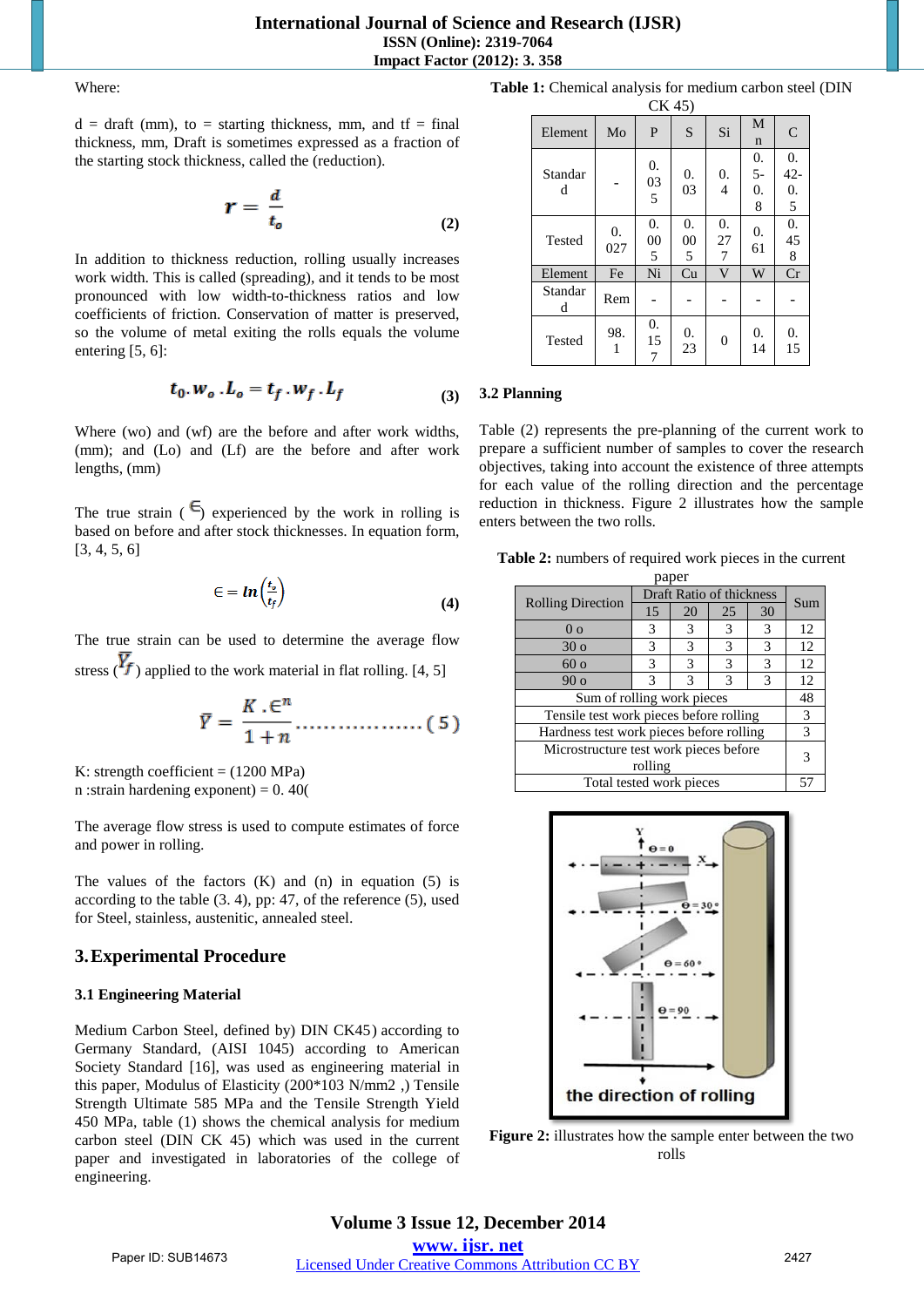#### **3.3 Samples Preparing**

The sample was selected with long 120 mm larger than the length of the contact line between the rolls and engineering material, [15], has been prepared in the form of a strip of medium carbon steel (DIN CK45), thickness (4 mm), by using a frequently chainsaw, have been carried out treatment rims and clean appendages sticking of shearing process using handle files, with a good cleaning of the surface of the sample surface from the oxidation using machine grinding up  $(25)$ microns) to ensure uniformity accuracy of dimensions for all samples. Has been initialized (57) tested samples according to the planning operation contained in the table (2), and encoded samples using effective chisels at the tip of each sample for the purpose of controlling the sort after testing. Fig. (3) shows the used dimensions of the sample in the current research.



**Figure 3:** The used dimensions of the sample in the current research

## **3.4 Testing Procedure**

**Tension**: (3) samples of medium carbon steels (Article of current search) were used according to applied measurements accredited laboratory for the purpose of testing them prior to the rolling process to determine the value of the stress and Strain using a device (Universal Testing Machine) Capacity (5 tons).

**Hardness**: by using Rockwell hardness tester SHR-150E to investigate the hardness of (3) samples of the engineering material.

#### **Microstructure**:

Three samples of engineering material used to know the microstructure before rolling operation, KELER reagent type of appearance solution was used to appear the samples, then wash the samples by water and alcohol and dried so that the sample will be ready to microstructure testing which was investigated by Olympus Bx 60M instrument with (10 X) number of zooming force, so, the pictures transferred to the computer to save by video digital camera.

Electric Rolling Machine with rolling capacity  $(2 \text{ mm} \times 1300)$ mm( was used to process the rolling operation, the roll diameter (83 mm), the distance between the two rolls (115 mm) with electrical motor (1. 5 KW), the lubrication was used for the rolls and controlling gears.

Four samples were inserted between the rolls in each stage of rolling, so the operation divided into four stages according to the draft showed in table (2).

In each stage, the first sample would inter at  $(0 \circ)$  that means the interring of the sample was perpendicular on the line between the two rolls, the second sample at (30 o), the third sample at (60 o), the forth sample at (90 o) that means the interring of the sample was parallel to the line between the two rolls, so the operation was repeated three times for each stage and use the average to ensure the accuracy of the results.

# **4.Results and Discussion**

After the completion of the rolling process, tensile strength, hardness, and the microstructure examined of the samples which carried in rolling process with the use of the same as the previous tests devices, so has been the use of a package (office 2007) to treat the results and draw relations in the light of the theoretical and practical results of tests, it has been found values of each of tensile stress, average flow stress and hardness rate at each direction and the percentage reduction in thickness after using equations (4) and (5) and applied to practical results in getting strain rate and the practical average flow stress, taking into account the use of the actual sample thickness after rolling that not calculated mathematically (the default).

#### **4.1 The relationship between the rolling direction and tensile stress**

The existence of exponential proportionality Shown in Figure (5) between the angle of the direction of the cold rolling and the amount of tensile stress in both the theoretical or the practical side, and almost the results are process is very close to one another, with a clear increase from what it is in the theoretical side, and remains the effect of the vertical direction of rolling (90o) has a significant impact in increasing the tensile stress.



**Figure 5:** The relationship between the rolling direction and the average flow stress

#### **4.2 The relationship between the rolling direction and average flow stress**

Figure (6) shows the relationship between the angle of the direction of rolling and the average flow stress, calculated theoretically and practically according to the equation (5), as it depends on how much strain as a single variable in this equation, with the use of parameter values (K and n) contained in the theoretical side of the current research, notes from the figure, the average flow stress increases with increasing angle of the direction of the rolling process of the theoretical side at any point reduction in the thickness of the engineering material under the cold rolling process, practical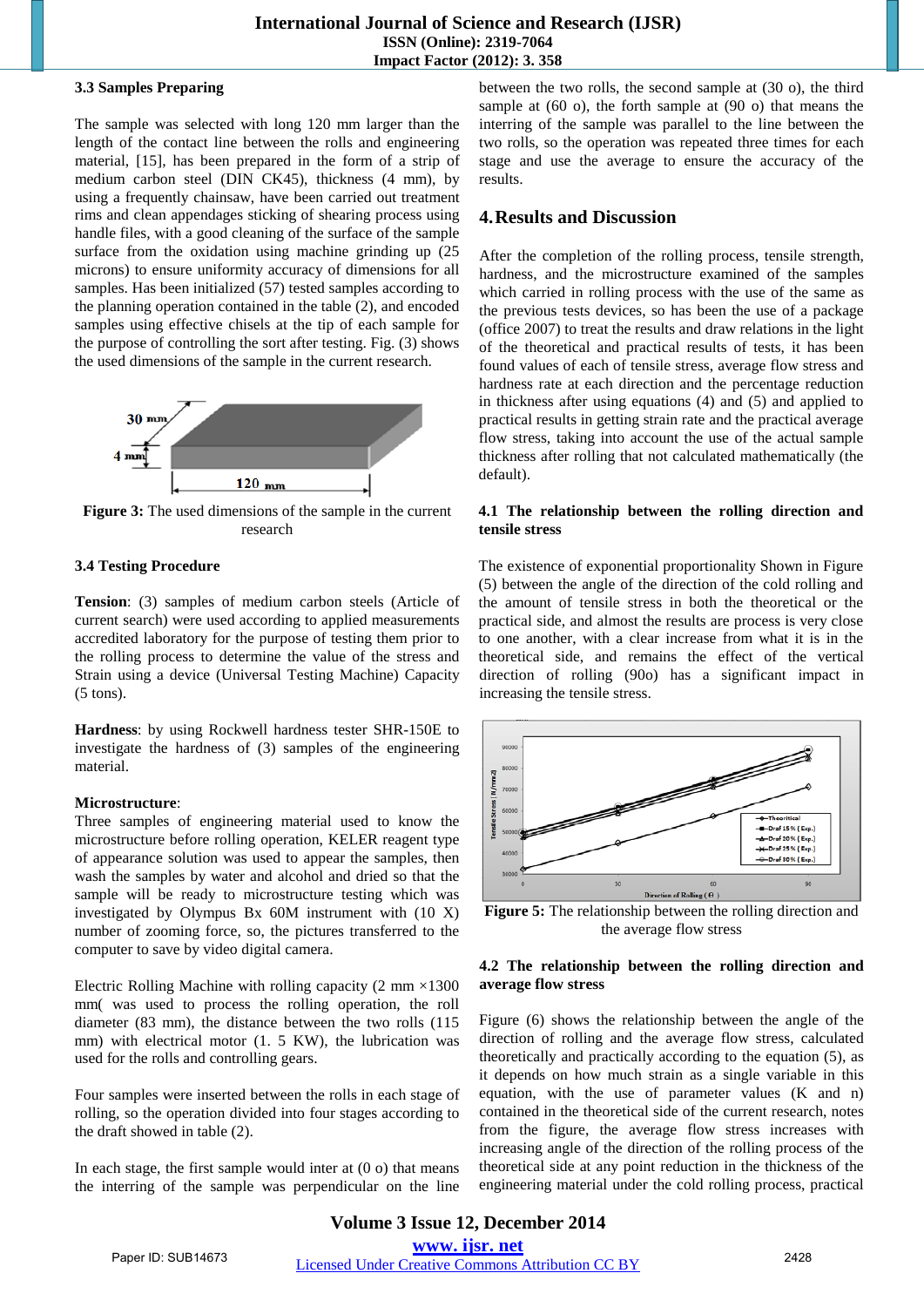results showed concave curve in every percentage reduction in the thickness of the engineering material at any angle of the direction of rolling, it means that the angle of the rolling direction will be an important factor in changing of the average flow stress during the cold formation process, and all angles located in the range  $(0 < \Theta < 90)$  will take the shape of the concave curve where the average flow stress will be lower than it is in both horizontal and vertical directions for the arrange of entry of the samples, with the observation that the average flow stress in practice will increase with the increase in the percentage reduction in the thickness of engineering material.



**Figure 6:** The relationship between the angle of the direction of rolling and the average flow stress

#### **4.2 The relationship between the rolling direction and the hardness of the engineering materials**

Figure (7) shows the relationship between the angle of the rolling direction and hardness of engineering material after its formation on cold forming using a rolling process, and notes from the figure, the amount of hardness of engineering material increases with increasing the angle of the direction of the rolling process at any point of reduction in the thickness of the engineering material under the cold rolling process, the practical results showed curve is convex in all proportion reduction in the thickness of the engineering material at any angle of the direction of rolling, and this means that the angle of the rolling direction will be an important factor in the change of hardness of engineering material during the cold formation process, and all angles located in the range  $(0 < \theta <$ 90o) will take the form of convex curve, where the hardness of the engineering material will be more than it is in the horizontal and vertical directions in arranging the entry of samples, and at the same time, the practical value will increase with the increase in the percentage reduction of the thickness of the engineering material, and due to the process of strain hardening (Work hardening), which originates in the engineering material during the cold formation process.





It should be noted, that the value of the hardness of medium carbon steel used in the current research was up to (38 HRC) when tested before the formation process by Rockwell scale, but the experimental results showed that the value of the hardness of engineering material increases from basic value with the increase in the percentage reduction in the thickness of engineering material, which leads us to say that the cold formation process using surface rolling increases hardness property, especially when reducing the thickness of the engineering material by more than (20%) with increasing angle of the direction of rolling and will serve to improve the property of hardness, which was agreed upon some of the studies in this field [7, 8, 9, 10] and made by experimental readings.

#### **4.3 The relationship between the rolling direction, the draft and the microstructure:**

Figure (8) shows the microstructure of the engineering material prior to the cold rolling process, , that's clear from the figure that the concentration of martensite ratio (dark color) is greater than ferrite (light color), by using the method of counting the bullet to determine the martensite percentage and ferrite in specific surface area [2, 4, 8. 15], it was found that Martensite area accounts for about 67% within a specific area (1 cm2) while ferrite area limits (33%), that these percentages are able to give the engineering material hardness ranging from (45 HRC - 33 HRC).



**Figure 8:** Microstructure of medium carbon steel (DIN CK45) before rolling operation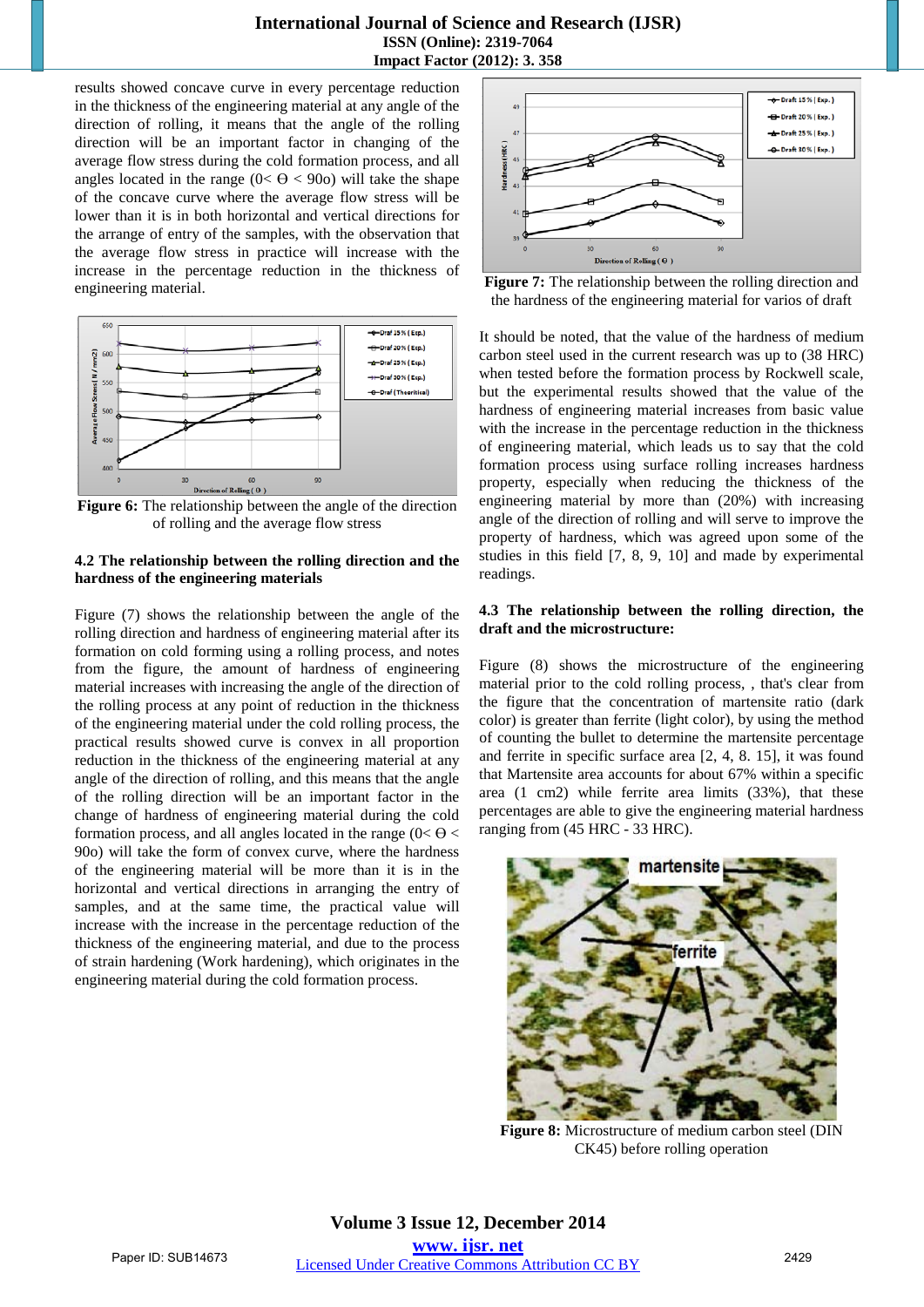## **International Journal of Science and Research (IJSR) ISSN (Online): 2319-7064 Impact Factor (2012): 3. 358**

Figure (9) shows the microstructure of the engineering material after a cold rolling process, at the angle of the direction of rolling (0o) when the reduction ratio thickness of the engineering material (15% and 20% and 25% and 30%), shown in the figure that most of the components taken the horizontal direction, especially the two samples (A1 and A4) which shows the microstructure of the engineering material influenced by the direction of the formation process of the cold rolling.



**Figure 9:** Microstructure of the medium carbon steel (DIN CK45) after rolling operation at angle (0 o) A1: Draft 15 %, A2: Draft 20 %, A3: Draft 25 %, A4: Draft 30 %

Figure (10) shows the microstructure of the engineering material after a cold rolling process, when the angle of the rolling direction (30o) at the reduction ratio of the thickness of the engineering material (15%, 20%, 25% and 30%), and is shown in Figure that the microstructure of the Engineering material components inclined at an angle (30o).



**Figure 10:** Microstructure of the medium carbon steel (DIN CK45) after rolling operation at angle (30 o) B1: Draft 15 %, B2: Draft 20 %, B3: Draft 25 %, B4: Draft 30 %

Figure (11) shows the microstructure of the engineering material after a cold rolling process, when the angle of the direction of rolling (60o) at the reduction ratio 0f thickness of the engineering material (15%, 20%, 25% and 30%), and shows that the angle of the rolling direction (60o) that is clear influence in the microstructure.



**Figure 11:** Microstructure of the medium carbon steel (DIN CK45) after rolling operation at angle (60 o)

C1: Draft 15 %, C2: Draft 20 %, C3: Draft 25 %, C4: Draft 30 %

Figure (12) shows the microstructure of the engineering material after a cold rolling process, when the angle of the rolling direction of (90o) at the reduction ratio of thickness of the engineering material (15%, 20%, 25% and 30%), samples components has appeared are moving toward vertical with very little change in varying proportions of the components of (0. 2%) compared with the sample before rolling when applying the manual counting method to calculate the components.



**Figure 12:** Microstructure of the medium carbon steel (DIN CK45) after rolling operation at angle (90 o) D1: Draft 15 %, D2: Draft 20 %, D3: Draft 25 %, D4: Draft 30 %

# **5.Conclusions and Recommendations**

## **5.1 Conclusions**

In light of the results of the current study can be reached the following conclusions:

- 1. The rolling direction of angles located in the range ( $0 < \theta <$ 90o) has had a clear impact in increasing the tensile stress, especially when the direction of the vertical rolling, in addition to its effect on the average flow stress of the engineering material through change in the value of real strain during the plastic deformation.
- 2.The amount of draft in forming operation by rolling process is proportional to the increase in the average flow stress of the engineering material.
- 3.Engineering material hardness of cold rolling increases with every increase in the amount of reduction in the thickness of engineering material.
- 4.There is an increasing in the amount of hardness engineering material in the rolling process when the direction of entry of the sample inclined relative to the line between the rolls.
- 5.Microstructure of the material does not change in ratios of components, but the changing in the arranging and the shape of the components after rolling operation.

#### **5.2 Recommendations**

1. It is possible to use the current search results to predict the strength and energy required for cold forming.

2. Use the data of the current search to compare with other metals, ferrous metals and alloys.

# **References**

- [1] A mitabha Ghosh and Asok Kumar Mallik, " Manufacturing science "; 2000
- [2] Kurt lange, " Hand book of Metal Forming ", McGraw Hill Book Company, 1985
- [3] Dieter, G. E., Mechanical metallurgy, SI metric edition, McGraw-Hill, ISBN 0-07-100406-8, 1988.
- [4] Geoffrey W. Rowe, "Principles of Industrial Metal Working Processes ", Edward Arnold.
- [5] Mikell P. Groover, Fundamentals of Modern Manufacturing, Materials, Processes, and Systems, Fourth Edition, John Wiley & Sons, Inc. 1999.

## **Volume 3 Issue 12, December 2014 www. ijsr. net**